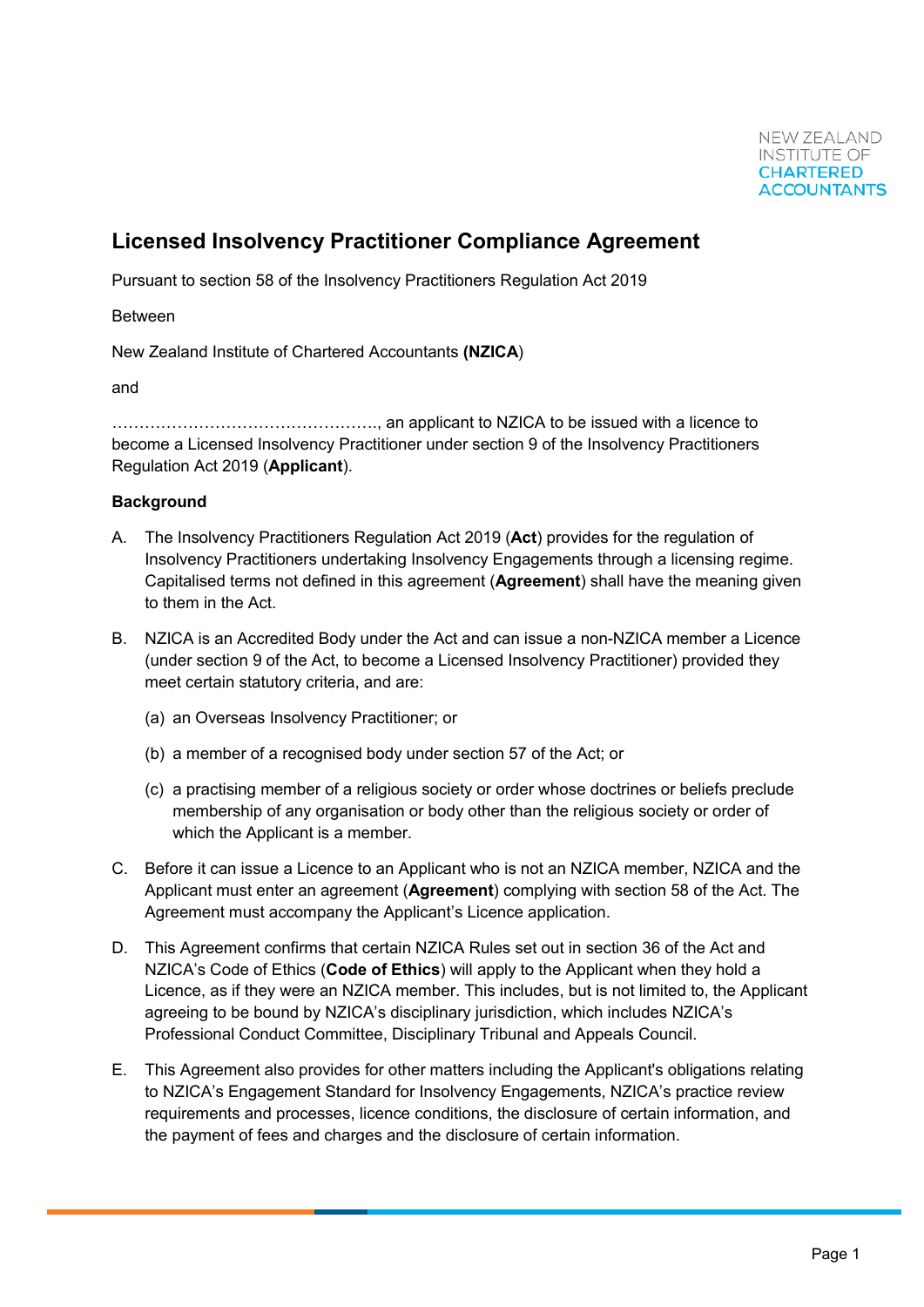# **Agreement**

#### **Applicant's obligations as if they were an NZICA member**

- 1. The Applicant has applied for a Licence to become a Licensed Insolvency Practitioner.
- 2. This Agreement has been entered for the purposes of section 58 of the Act.
- 3. Without limiting in any way the means of enforcing the Agreement, this Agreement is binding on the Applicant as if they were a member of NZICA.
- 4. If the Applicant's application for a Licence is granted by NZICA, by signing the Agreement the Applicant agrees to be subject to the NZICA Rules described in section 36(1) of the Act, as if the Applicant was a member of NZICA. These are the NZICA Rules that provide for:
	- (a) the investigation of complaints against a member or former member of NZICA;
	- (b) the hearing of complaints and other matters by a Disciplinary Body;
	- (c) appeals against decisions of a Disciplinary Body;
	- (d) the kinds of conduct for which a member or former member of NZICA may be disciplined;
	- (e) the actions that may be taken in respect of, and the penalties that may be imposed on, a member or former member for such conduct;
	- (f) eligibility to carry out Insolvency Engagements; and
	- (g) the Code of Ethics that governs the professional conduct of the members of NZICA.

#### **Other matters agreed between NZICA and the Applicant**

- 5. In accordance with section 58(2) of the Act, at all times during which the Applicant holds a Licence, the Applicant further agrees as follows to:
	- (a) comply with the CPD requirements applicable to NZICA members where they exceed the requirements set under the prescribed minimum standards;
	- (b) comply with the terms of NZICA's Engagement Standard for Insolvency Engagements and any related standards in force from time to time, and with the terms of any replacement or additional Engagement Standard or similar instrument issued in the future;
	- (c) comply with NZICA's practice review requirements as specified in the NZICA Rules and amended from time to time;
	- (d) address any action plan matters arising from an NZICA practice review;
	- (e) comply with any conditions or restrictions the Applicant's licence may be subject to;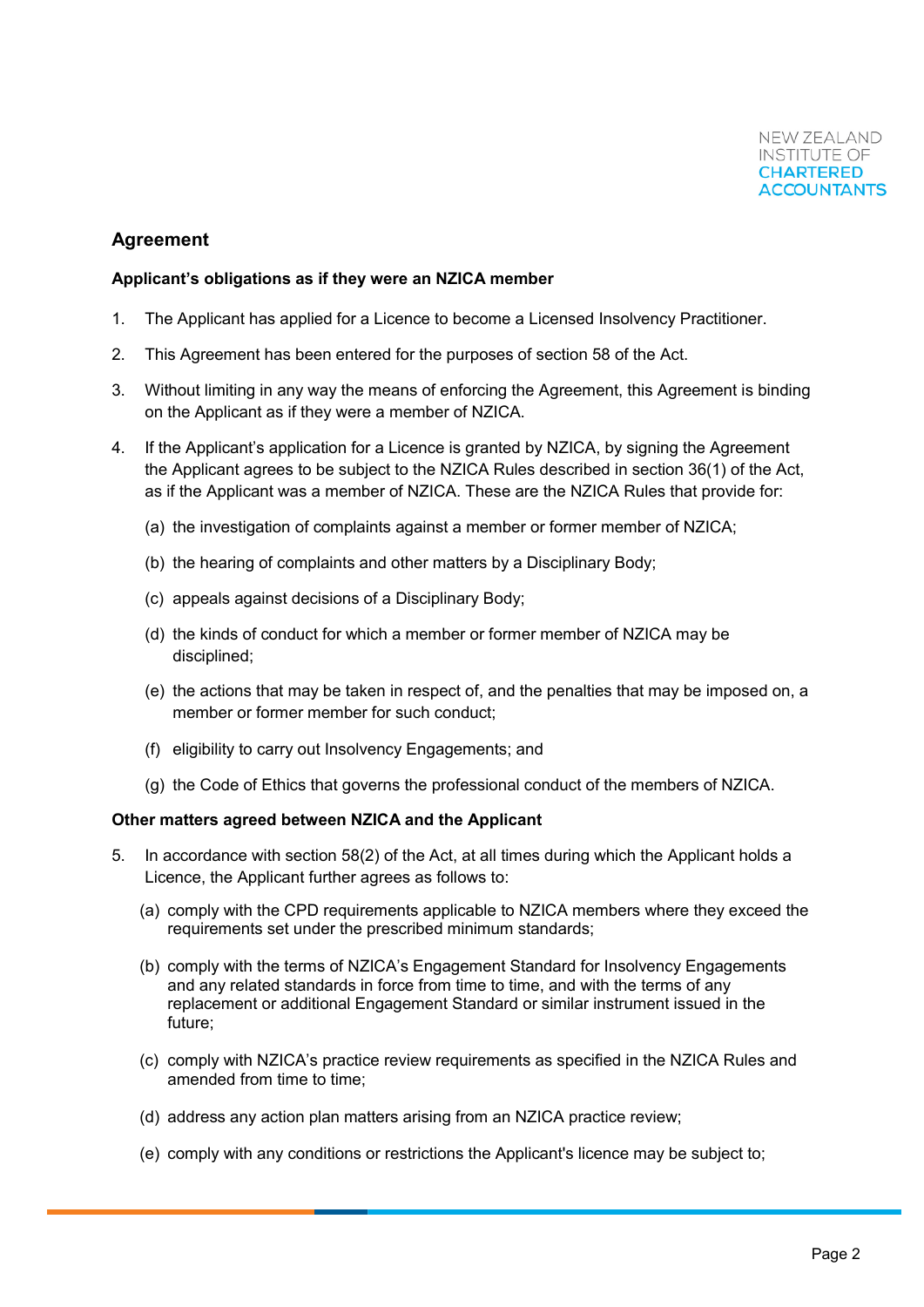- (f) comply with NZICA's requirements relating to notifications (including Rule 15) and declarations (including Rule 16) and amended from time to time;
- (g) provide NZICA with reports and notifications that NZICA may specify from time-to-time; and
- (h) pay any NZICA and Chartered Accountants Australia and New Zealand (CA ANZ) fees and charges applicable to the Applicant, as and when they fall due, including any practice review costs and the costs of any process taken in relation to the Applicant, or the Applicant's practice, under the NZICA Rules and/or any other instrument, legislation, enactment, statute or other law.

#### **Term of Agreement**

- 6. This Agreement expires on the earlier of:
	- (a) the date the Applicant's Licence is suspended or cancelled (if applicable); or
	- (b) the date the Applicant's Licence expires pursuant to section 13 of the Act,

and can be varied during its duration on agreement between NZICA and the Applicant.

#### **Grounds for Licence revocation**

- 7. NZICA must revoke the Applicant's Licence if:
	- (a) NZICA ceases to be satisfied that the Applicant is an Overseas Insolvency Practitioner, a member of a Recognised Body, or a practising member of a religious society or order whose doctrines or beliefs preclude membership of any organisation or body other than the religious society or order (as appropriate), and gives written notice of the fact to the Applicant; or
	- (b) this Agreement is terminated or otherwise comes to an end (unless a subsequent agreement that complies with section 58 of the Act is entered into); or
	- (c) NZICA considers that the Applicant has failed to comply with the Agreement in any material respect.

#### **Licence not to imply any membership of NZICA or CA ANZ**

- 8. The Applicant shall not by reason of holding a Licence:
	- (a) become a member of NZICA or CA ANZ;
	- (b) be entitled to apply for membership of NZICA or CA ANZ; or
	- (c) hold themselves out as a member of NZICA or CA ANZ or otherwise imply that they are a member of NZICA or CA ANZ.